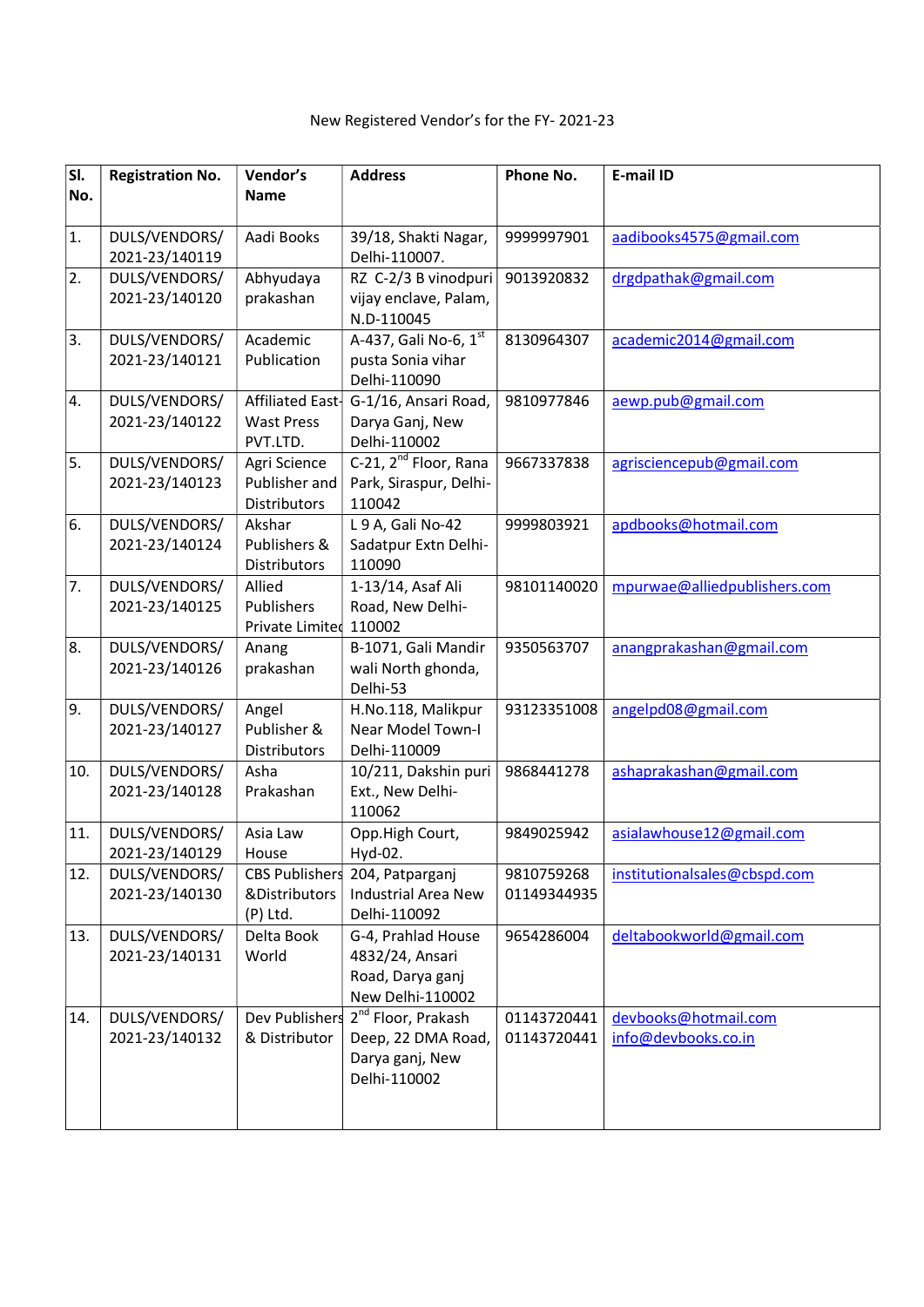| 15. | DULS/VENDORS/                   | Devyani                      | 781, Bagwan                                 | 9560767195 | devyanipublishers1982@gmail.com |
|-----|---------------------------------|------------------------------|---------------------------------------------|------------|---------------------------------|
|     | 2021-23/140133                  | Publishers &<br>Distributors | Apartment, Sector-                          |            |                                 |
| 16. | DULS/VENDORS/                   | Ekta Book                    | 28, Rohini, Delhi-42<br>H.No.294 katra      | 9599304812 | singh.2veer@gmail.com           |
|     | 2021-23/140134                  | Distributor                  | gulkhan, subzi                              |            |                                 |
|     |                                 |                              | Mandi, Delhi-110007                         |            |                                 |
| 17. | DULS/VENDORS/                   | Ess Aar Books                | A-388, 19 <sup>th</sup> street,             | 7982532725 | essaarbk@gmail.com              |
|     | 2021-23/140135                  |                              | Indraprastha colony,                        |            |                                 |
|     |                                 |                              | Burari, Burari Delhi-                       |            |                                 |
|     |                                 |                              | 110084                                      |            |                                 |
| 18. | DULS/VENDORS/                   | <b>GDMK</b>                  | 205, kiran, mansion                         | 9871009093 | gdmkbooks@gmail.com             |
|     | 2021-23/140136                  | Publisher                    | $2^{nd}$ Floor, 4834/24                     |            |                                 |
|     |                                 | Distributor                  | Ansari Road, Darya                          |            |                                 |
|     |                                 |                              | ganj, New Delhi-                            |            |                                 |
|     |                                 |                              | 110002                                      |            |                                 |
| 19. | DULS/VENDORS/<br>2021-23/140137 | Global<br>Educational        | Shop no-5, H.N.1766,<br>Gali No. 130 Shahti | 9999060034 | geb@gmail.com                   |
|     |                                 | <b>Books</b>                 | Nagar, Tri                                  |            |                                 |
|     |                                 |                              | nagar, Delhi-110035                         |            |                                 |
| 20. | DULS/VENDORS/                   | <b>Ideal Book</b>            | B-5/378 IInd Floor,                         | 971745357  | Ideal.books@rediffmail.com      |
|     | 2021-23/140138                  | Publishers &                 | Yamuna Vihar, Delhi-                        |            |                                 |
|     |                                 | Distributor                  | 110053                                      |            |                                 |
| 21. | DULS/VENDORS/                   | Indica                       | 7/31, Ansari Road,                          | 9810121450 | ipdplbooks@yahoo.co.in          |
|     | 2021-23/140139                  | Publishers &                 | Darya ganj, New                             |            |                                 |
|     |                                 | Distributors                 | Delhi-110002                                |            |                                 |
|     |                                 | Pvt.Ltd.                     |                                             |            |                                 |
| 22. | DULS/VENDORS/                   | Insat Books &                | 4575/15, Onkar                              | 9910511488 | insatbp@gmail.com               |
|     | 2021-23/140140                  | Periodical                   | House, Main                                 |            |                                 |
|     |                                 |                              | Aggarwal Road,                              |            |                                 |
|     |                                 |                              | Darya ganj New<br>Delhi-2                   |            |                                 |
| 23. | DULS/VENDORS/                   | International                | 2/19, Ground Floor,                         | 9873182405 | Ibc.delhi02@gmail.com           |
|     | 2021-23/140141                  | <b>Book Center</b>           | Ansari Road Darya                           |            |                                 |
|     |                                 |                              | ganj New Delhi-                             |            |                                 |
|     |                                 |                              | 110002                                      |            |                                 |
| 24. | DULS/VENDORS/                   | <b>KL Pachouri</b>           | D-8 Indra Puri Loni                         | 9818542830 | Klpachoriprakashan@gmail.com    |
|     | 2021-23/140142                  | Prakashan                    | Ghaziabad-201102                            |            |                                 |
| 25. | DULS/VENDORS/                   | Krishna Book                 | 4262/3, $1^{st}$ floor,                     | 9810611914 | krishnabooks@yahoo.com          |
|     | 2021-23/140143                  | <b>Distributors</b>          | Ansari Road                                 |            |                                 |
|     |                                 |                              | Daryaganj, New                              |            |                                 |
|     |                                 |                              | Delhi-110002                                |            |                                 |
| 26. | DULS/VENDORS/<br>2021-23/140144 | Manthan<br>Publishers and    | Block H-1 H-1/26,<br>Gali No 27 Raja Puri   | 9911931823 | manthanbooks@gmail.com          |
|     |                                 | <b>Distributors</b>          | Uttam Nagar Delhi-                          |            |                                 |
|     |                                 |                              | 110059                                      |            |                                 |
|     |                                 |                              |                                             |            |                                 |
|     |                                 |                              |                                             |            |                                 |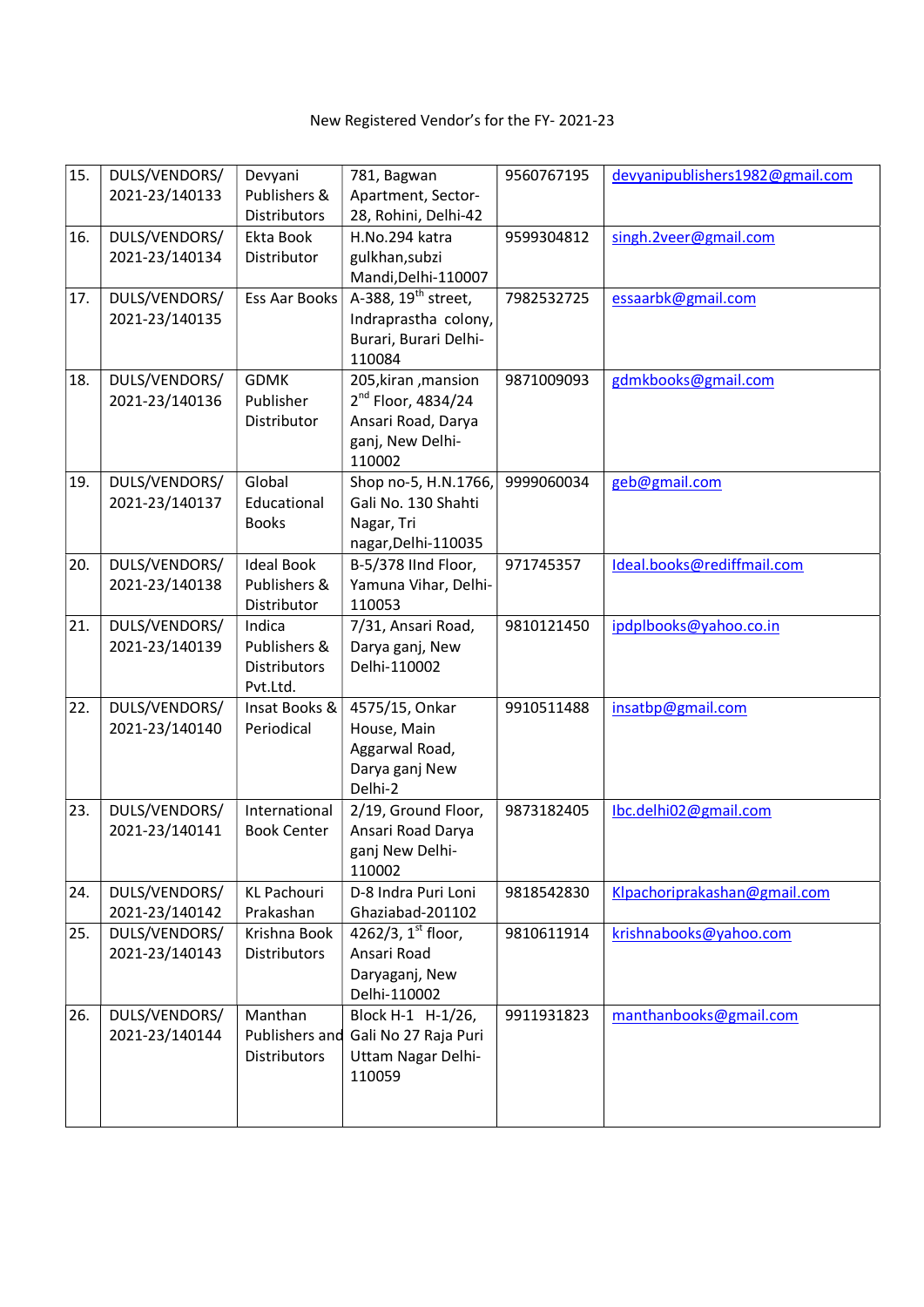| 27. | DULS/VENDORS/  | Metro Books     | 20/4637, Ansari Road             | 9911902450 | metrobook@rediffmail.com      |
|-----|----------------|-----------------|----------------------------------|------------|-------------------------------|
|     |                |                 |                                  |            |                               |
|     | 2021-23/140145 | Pvt.Ltd         | , Darya Ganj, New                |            |                               |
|     |                |                 | Delhi-110002                     |            |                               |
| 28. | DULS/VENDORS/  | Narosa Book     | 22, DMA Road, Darya              | 9560315093 | info@narosa.com               |
|     | 2021-23/140146 | Distributors    | ganj, New Delhi-                 |            | sales@narso.com               |
|     |                | private Limited | 110002                           |            |                               |
| 29. | DULS/VENDORS/  | New Delhi       | 90, Sainik Vihar,                | 9582248909 | ndpublishers@gmail.com        |
|     | 2021-23/140147 | Publishers      | Mohan Garden,                    |            |                               |
|     |                |                 | Uttam Nagar, New                 |            |                               |
|     |                |                 | Delhi-110059                     |            |                               |
| 30. | DULS/VENDORS/  | New Delhi       | 9466, Street No-7,               | 8860970690 | books.nbd@gmail.com           |
|     | 2021-23/140148 | Distrubutors    | West Rotash Nagar,               |            |                               |
|     |                |                 | Shahdara, Delhi-32               |            |                               |
| 31. | DULS/VENDORS/  | Onkar Book      | 86-A, Street No. 3,              | 9811366970 | onkarbooks@hotmail.com        |
|     | 2021-23/140149 | Agency          | Krishna Nagar                    | 26162141   |                               |
|     |                |                 | Safdarjung Enclave,              |            |                               |
|     |                |                 | New Delhi-110029                 |            |                               |
| 32. | DULS/VENDORS/  | Pandey Books    | $A/14$ , $1st$ Floor,            | 8743918708 | anilpbd@iclood.com            |
|     | 2021-23/140150 | distributor     | Vikash vihar, Dwarka,            |            |                               |
|     |                | Pvt.Ltd.        | N. Delhi-110078                  |            |                               |
| 33. | DULS/VENDORS/  | Pankaj          | $WZ-3^{rd}$ A/86, $1^{st}$       | 9873684467 | pp_international@hotmail.com  |
|     | 2021-23/140151 | Publication     | Floor, Maddi Wali                |            |                               |
|     |                | International   | Gali No. 9, Vishnu               |            |                               |
|     |                |                 | Garden, New Delhi-               |            |                               |
|     |                |                 | 110018                           |            |                               |
| 34. | DULS/VENDORS/  | Prashant Book   | 4263 A/3 ist Floor               | 9818852025 | Prashantbooks2004@hotmail.com |
|     | 2021-23/140152 | Agency          | Ansari                           |            |                               |
|     |                |                 | Road Darya Ganj                  |            |                               |
|     |                |                 | New Delhi-110002                 |            |                               |
|     |                |                 |                                  |            |                               |
| 35. | DULS/VENDORS/  | R.G. Books      | G-4,20-21, 2 <sup>nd</sup> Floor | 9868322677 | rgbooksdelhi@gmail.com        |
|     | 2021-23/140153 |                 | Rohini, Sector-16,               |            |                               |
|     |                |                 | Delhi                            |            |                               |
| 36. | DULS/VENDORS/  |                 | Rishabh Books 22/4735, Prakash   | 9958425511 | rishabhbooks@yahoo.in         |
|     | 2021-23/140154 |                 | Deep Building, Ansari            |            |                               |
|     |                |                 | Road, Darya Ganj,                |            |                               |
|     |                |                 | New Delhi-110002                 |            |                               |
| 37. | DULS/VENDORS/  | S.K.Book        | 2061-2062 Left                   | 9899330691 | Skbooks.dis@gmail.com         |
|     | 2021-23/140155 | Distributors    | Portion Ground Floor             |            |                               |
|     |                |                 | Subzi Mandi                      |            |                               |
|     |                |                 | Mukeempura Delhi-                |            |                               |
|     |                |                 | 110007                           |            |                               |
| 38. | DULS/VENDORS/  | Saptarishi      | 117, Bohich Buland               | 8860164989 | saptarishi2018@gmail.com      |
|     | 2021-23/140156 | Publishing      | shahr-203395                     |            |                               |
|     |                | Pvt.Ltd.        |                                  |            |                               |
|     |                |                 |                                  |            |                               |
|     |                |                 |                                  |            |                               |
|     |                |                 |                                  |            |                               |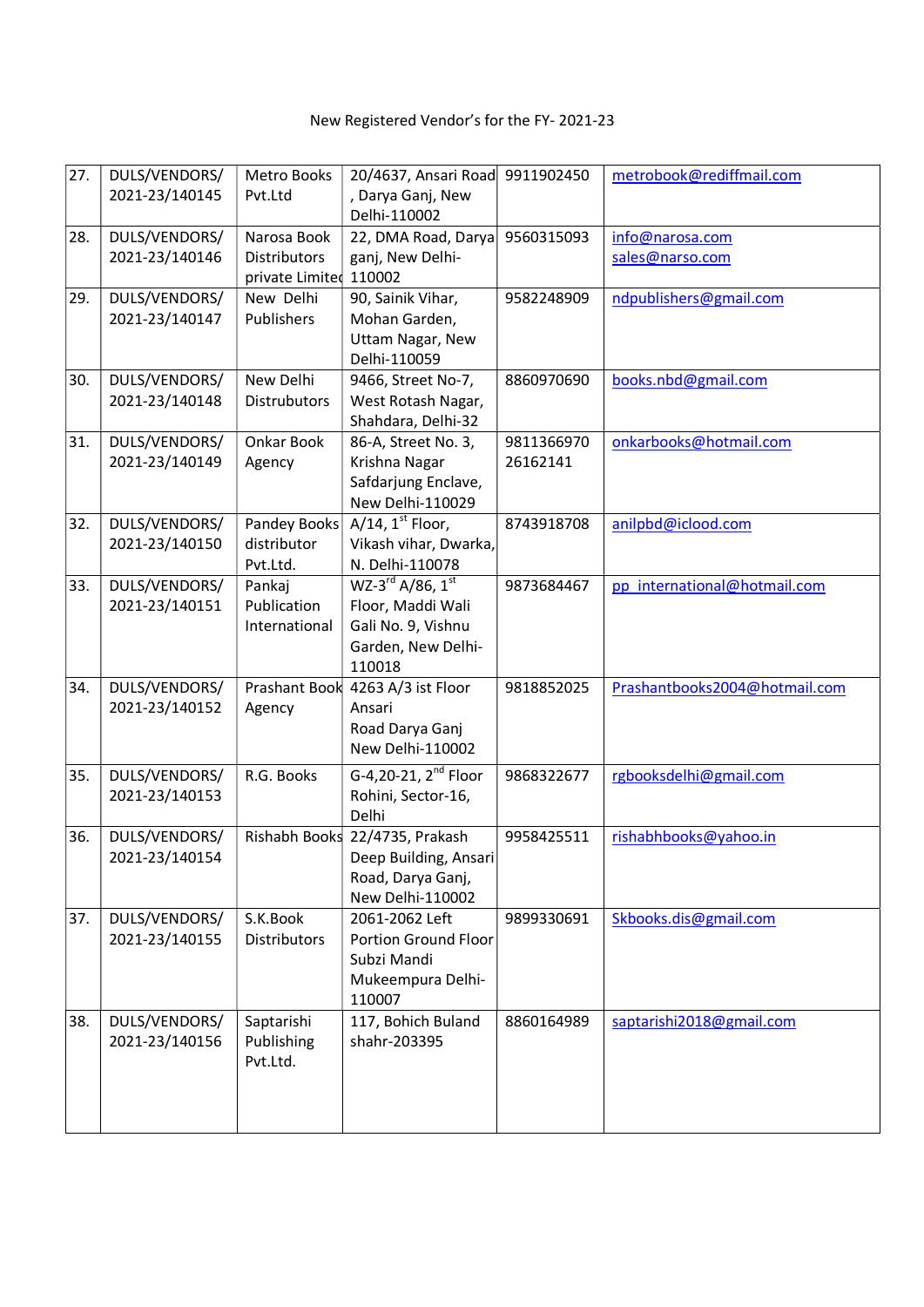| 39. | DULS/VENDORS/  | Satish Serial                     | 115 $1st$ Floor,                                          | 9873631040             | Info@satishserial.com              |
|-----|----------------|-----------------------------------|-----------------------------------------------------------|------------------------|------------------------------------|
|     | 2021-23/140157 | Publications                      | Express. Tower,                                           |                        |                                    |
|     |                |                                   | Commercial complex                                        |                        |                                    |
|     |                |                                   | Azadpur Delhi-33                                          |                        |                                    |
| 40. | DULS/VENDORS/  | Satvik Book                       | I-255, Karam Pura,                                        | 9811056461             | Satvik booksdistributors@yahoo.com |
|     | 2021-23/140158 | Distributors                      | New Delhi-110015                                          |                        |                                    |
| 41. | DULS/VENDORS/  | Setu                              | C-21, Sector-65                                           | 9717313159             | setuprakashan@gmail.com            |
|     | 2021-23/140159 | Prakashan                         | Noida                                                     |                        |                                    |
| 42. | DULS/VENDORS/  | Pri.Ltd.<br>Standard              | 205, kiran, mansion                                       | 9871009093             | standardpublisherindia@gmail.com   |
|     | 2021-23/140160 | Publishers                        | $2nd$ Floor, 4834/24                                      |                        |                                    |
|     |                | (India)                           | Main Ansari Road,                                         |                        |                                    |
|     |                |                                   | Darya ganj, New                                           |                        |                                    |
|     |                |                                   | Delhi-110002                                              |                        |                                    |
| 43. | DULS/VENDORS/  | Sunnvik Books                     | 3/56, West Punjabi                                        | 9560981279             | sunnvikbooks@gmail.com             |
|     | 2021-23/140161 |                                   | Bagh New Delhi-                                           |                        |                                    |
|     |                |                                   | 110026                                                    |                        |                                    |
| 44. | DULS/VENDORS/  | Swaraj                            | 4648/1, Gali No.21,                                       | 9968629836             | Swaraj prakashan@yahoo.co.in       |
|     | 2021-23/140162 | Prakashan                         | Ansari Road, Darya                                        |                        |                                    |
|     |                |                                   | ganj Delhi-110002                                         |                        |                                    |
| 45. | DULS/VENDORS/  | Taxmann                           | 59/32, New rohtak                                         | 9891606666             | ansh@taxmann.com                   |
|     | 2021-23/140163 | publications                      | road, New Delhi                                           |                        |                                    |
|     |                | Pvt.Ltd.                          | 110005, India                                             |                        |                                    |
|     |                |                                   |                                                           |                        |                                    |
| 46. | DULS/VENDORS/  | Techniz Books                     | 4/12, Kalkaji                                             | 9818365999             | info@technizbooks.com              |
|     | 2021-23/140164 | International                     | Extn.Kalkaji, New                                         |                        |                                    |
| 47. | DULS/VENDORS/  | The Book                          | Delhi -110019<br>RZF-91, Nihal Vihar,                     | 8595819828             |                                    |
|     | 2021-23/140165 | Expert                            | Satsang Road,                                             |                        | Jitender00200@gmail.com            |
|     |                |                                   | Nangloi Delhi-110041                                      |                        |                                    |
| 48. | DULS/VENDORS/  | The Literate                      | 2739, Jat ke kaun ka                                      | 9829708801             | thelitrate@rediffmail.com          |
|     | 2021-23/140166 |                                   | Rasta, chandpole                                          |                        |                                    |
|     |                |                                   | Bazar, Jaipur-302002                                      |                        |                                    |
| 49. | DULS/VENDORS/  | The New                           |                                                           | 9717860038             | newknowledgetree@gmail.com         |
|     | 2021-23/140167 | Knowledge                         | 4262/3, First Floor,                                      |                        |                                    |
|     |                | <b>Tree</b>                       | Ansari Road,                                              |                        |                                    |
|     |                |                                   | Daryaganj, New                                            |                        |                                    |
|     |                |                                   | Delhi-110002                                              |                        |                                    |
| 50. | DULS/VENDORS/  | Today &                           | 4436/7, Ansari Road,                                      | 9810257496             | ttppindia@gmail.com                |
|     | 2021-23/140168 | Tomorrow's                        | Darrya ganj, Delhi-                                       |                        |                                    |
|     |                | Printers and                      | 110002                                                    |                        |                                    |
| 51. | DULS/VENDORS/  | Publishers                        |                                                           |                        |                                    |
|     | 2021-23/140169 | <b>Total Library</b><br>Solutions | WZ-248, plot No.07,<br>2 <sup>nd</sup> Floor, Inder puri, | 9312966920<br>25832289 | contact@tlsindia.com               |
|     |                | (INDIA)                           | New Delhi-110012                                          |                        |                                    |
|     |                | Pvt.Ltd.                          |                                                           |                        |                                    |
|     |                |                                   |                                                           |                        |                                    |